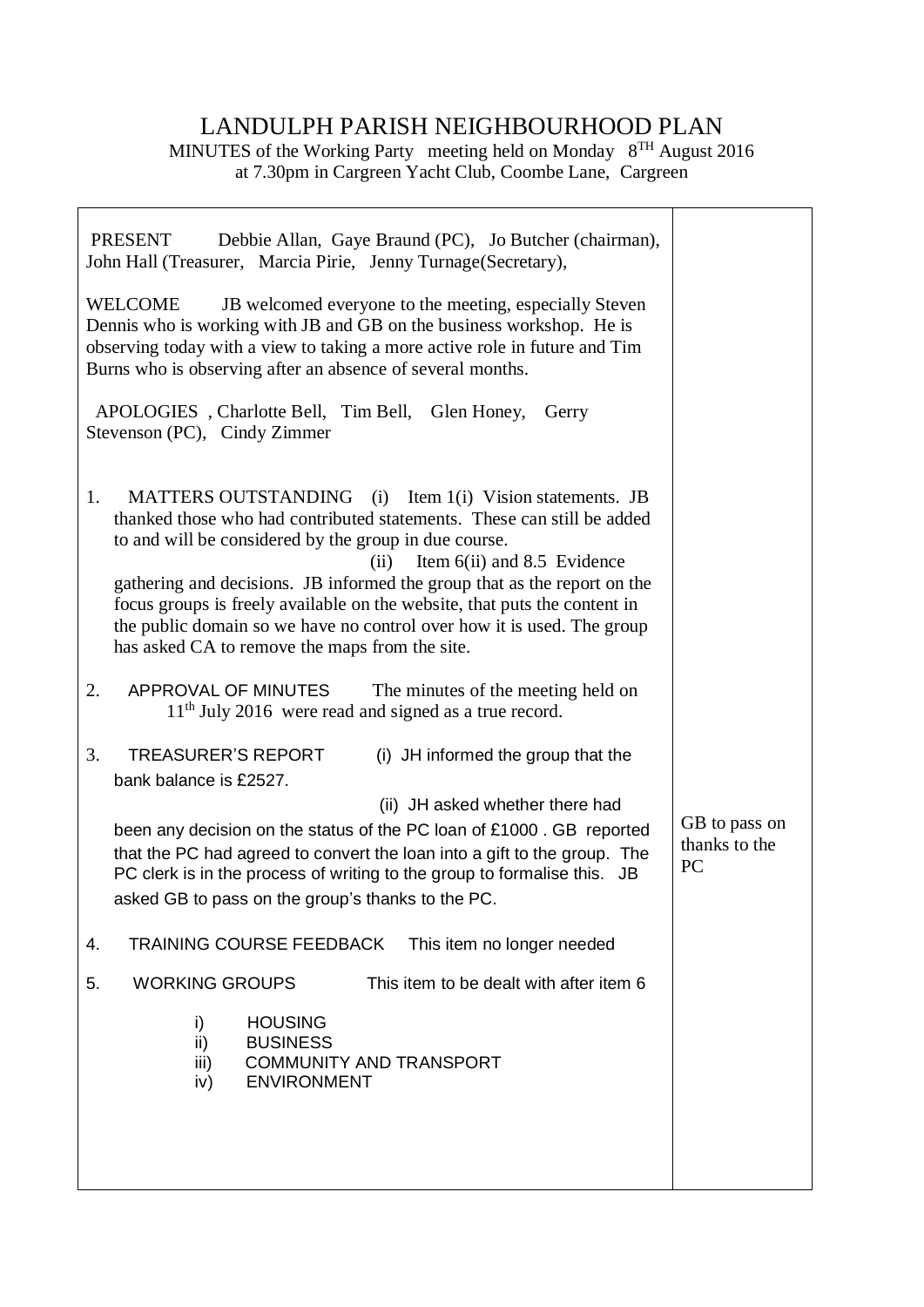| 6.<br>PROGRESS REPORTS                                                                                                                             |                |
|----------------------------------------------------------------------------------------------------------------------------------------------------|----------------|
| <b>EVIDENCE GATHERING</b><br>i)<br>OPEN DAY                                                                                                        |                |
| It was noted that the reports on<br>a)<br>the Open Day have still not been added to the web site. DA agreed                                        | DA to liaise   |
| to liaise with CB to enable her to maintain the website in future.                                                                                 | with CB to     |
|                                                                                                                                                    | maintain the   |
| b) CONSULTING UNDER 18s DB had provided a                                                                                                          | site.          |
| second draft of the questionnaire for under 18s. After a short                                                                                     | DA to work on  |
| discussion it was agreed that DA would work on both drafts and                                                                                     | the            |
| present a 3 <sup>rd</sup> draft and letter to parents to the next meeting.                                                                         | questionnaire. |
| <b>HOUSING NEEDS SURVEY</b><br>JH reported that<br>C)                                                                                              |                |
| the survey is underway and will run until 30 <sup>th</sup> August. A few paper                                                                     |                |
| copies have been supplied as needed. There was an animated                                                                                         |                |
| discussion on the validity of the survey.                                                                                                          |                |
|                                                                                                                                                    |                |
| COMMUNICATIONS PAPER BASED Nothing to<br>ii)<br>report.                                                                                            |                |
| iii)<br><b>COMMUNICATIONS WEB BASED</b><br>DA to                                                                                                   |                |
| continue to manage the facebook page and to liaise with CB to obtain the                                                                           |                |
| necessary information to manage the website.                                                                                                       |                |
|                                                                                                                                                    |                |
| WORKING GROUPS Each group gave a brief overview of how they<br>5.                                                                                  |                |
| are progressing.                                                                                                                                   |                |
| NEW DEVELOPMENT BOUNDARY This item was<br>i)                                                                                                       |                |
| carried forward.                                                                                                                                   |                |
|                                                                                                                                                    |                |
| <b>HOUSING</b><br>DA/CZ<br>A good start has been<br>ii)                                                                                            |                |
| made using the evidence from the Focus groups and Open Day. They are                                                                               |                |
| dividing their thoughts into various sub topics;-                                                                                                  |                |
| a Affordable housing, to rent and buy, also different age/disability groups<br>b Quantity of housing                                               |                |
| c Location of housing                                                                                                                              |                |
| d Design and style of housing, eg blocks of flats, town houses,                                                                                    |                |
| green/eco issues, lighting                                                                                                                         |                |
| e Second homes and holiday homes                                                                                                                   |                |
|                                                                                                                                                    |                |
|                                                                                                                                                    |                |
| Each of these areas will also consider the effects of the AONB etc, Road                                                                           |                |
| access, safety and congestion                                                                                                                      |                |
|                                                                                                                                                    |                |
| <b>COMMUNITY AND TRANSPORT</b><br>iii)<br>JH explained that                                                                                        |                |
| he had interpreted this as roads and transport. Evidence from the previous<br>consultations suggests that while the lanes can present problems the |                |
| overriding preferred policy is to NOT widen the roads. However                                                                                     |                |
| improvements to the signage and quality of passing places is desired. Also                                                                         |                |
| possible priority flow sections.                                                                                                                   |                |
| Another concern much mentioned was the size and speed of tractors in the                                                                           |                |
| lanes.                                                                                                                                             |                |
| A long debate on the position of Cornwall Highways and the relevance and                                                                           |                |
| need for a traffic survey ensued. It was agreed that JH should contact Zoe<br>Bernard John to discuss and clarify issues before the next meeting.  |                |
| JH asked Tim Burns if he would like to join this group,                                                                                            |                |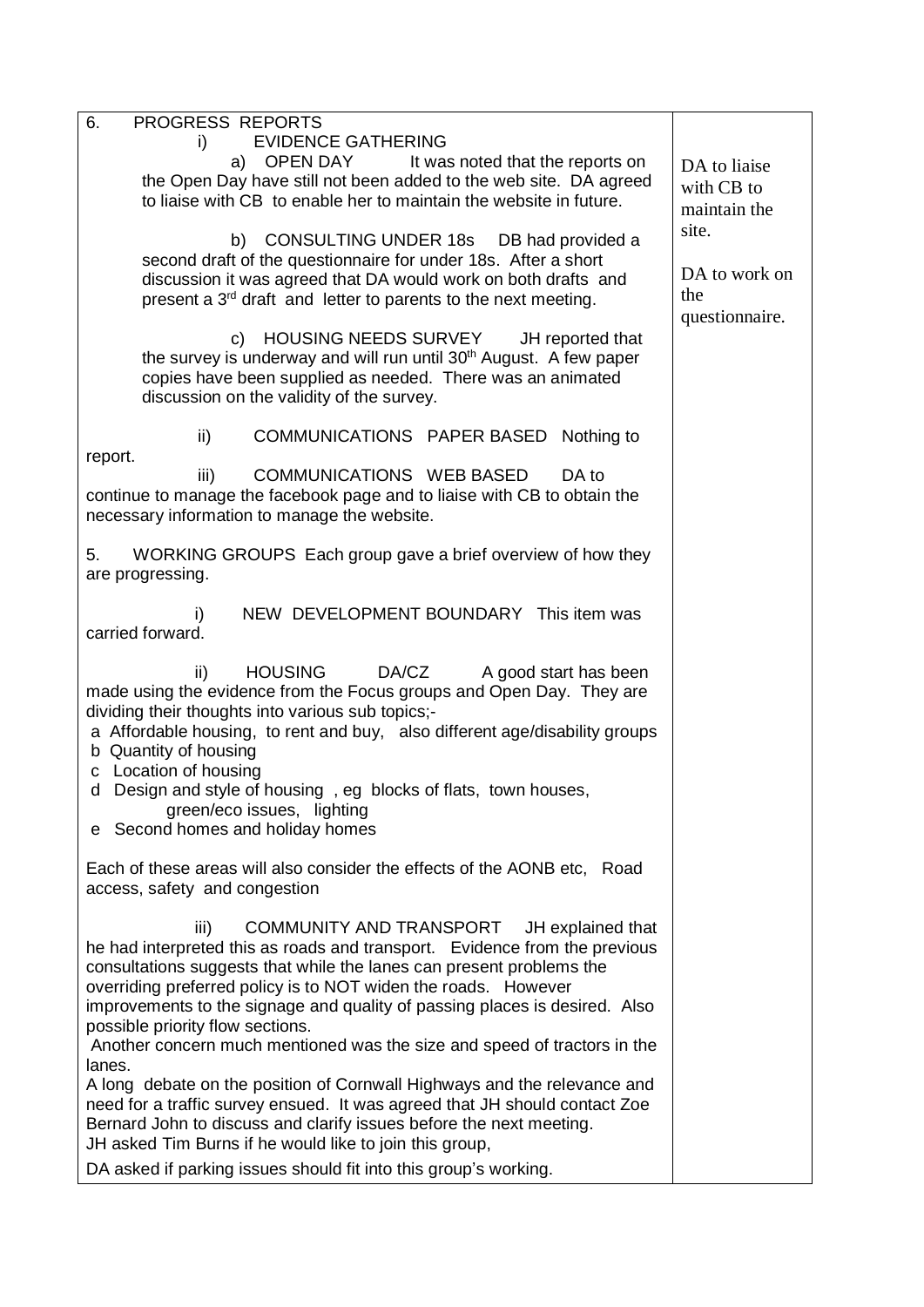| iv)<br>BUSINESS JB and GB have studied both earlier<br>consultations and the Quethiock plan for evidence of need/desire for more<br>business development and found little concern for business growth in<br>The areas mentioned most often were:-<br>Landulph.<br>Hotels and guest houses<br>Public house/Inn<br>Solar farms<br>Equestrian associated industries.                                                                                                                                                                                                                                                                                                                                                                                                                                                                                                                                                                                                                                                                                                        |                                                                        |
|--------------------------------------------------------------------------------------------------------------------------------------------------------------------------------------------------------------------------------------------------------------------------------------------------------------------------------------------------------------------------------------------------------------------------------------------------------------------------------------------------------------------------------------------------------------------------------------------------------------------------------------------------------------------------------------------------------------------------------------------------------------------------------------------------------------------------------------------------------------------------------------------------------------------------------------------------------------------------------------------------------------------------------------------------------------------------|------------------------------------------------------------------------|
| V)<br>ENVIRONMENT JT/MP reminded the group that<br>Landulph is a special area in that it is a "cul de sac" surrounded by water<br>with no through traffic.<br>They are concentrating on 3 areas:-<br>Natural, including landscape, water, woods and AONB etc<br>including housing pattern, farm buidings, solar park<br>Built<br>Historic including churches,, quay, listed buildings<br>All these to include concerns around Ecology/biodiversity and public<br>education<br>Consultations so far have highlighted<br>Some business unhappy at restrictions imposed, but<br><b>AONB</b><br>a<br>majority residents regarded it as a positive attraction to the area.<br>Desire to preserve the frontage and access to<br>River frontage<br>b<br>the river and quay but concern re possible development on the<br>quay side causing harm.<br>Hedgecutting A few comments re frequency of cutting<br>с<br>Bridle path network A few comments re extending the network<br>d<br>Tractors A few comments re the impact of large tractors and<br>e<br>mud on the environment. |                                                                        |
| To bear in mind:- there has been and always will be some conflict over<br>land use between different people.                                                                                                                                                                                                                                                                                                                                                                                                                                                                                                                                                                                                                                                                                                                                                                                                                                                                                                                                                             |                                                                        |
| OBJECTIVES AND POLICY WRITING. i) JB sought members<br>7<br>views on "what does objective mean in the plan context?" pointing out that<br>Quethiock for instance has just 4 sentences of objectives whilst other plans<br>had pages.<br>DA reminded folk that Cornwall imposes a very tight structure on producing<br>the plan which must be complied with.<br>The need for/ desirability of having another<br>ii)<br>questionnaire or survey, as an interim, before the one prior to producing the<br>plan, was discussed at length.<br>Steve suggested changing the language and saying "consultation" rather<br>than always using "Questionaire" The group gave immediate agreement.<br>it was agreed that each working group would<br>iii)<br>attempt to identify areas for inclusion in such consultation for the next<br>meeting.                                                                                                                                                                                                                                  | Each working<br>group to<br>identify areas<br>for objective<br>setting |
| <b>DECISIONS SO FAR</b><br>8.<br>DA to liaise with Charlotte to manage<br>1<br>the website.<br>DA to develop the 11-19 survey for<br>2<br>consideration at next meeting.                                                                                                                                                                                                                                                                                                                                                                                                                                                                                                                                                                                                                                                                                                                                                                                                                                                                                                 | DA<br>DA                                                               |